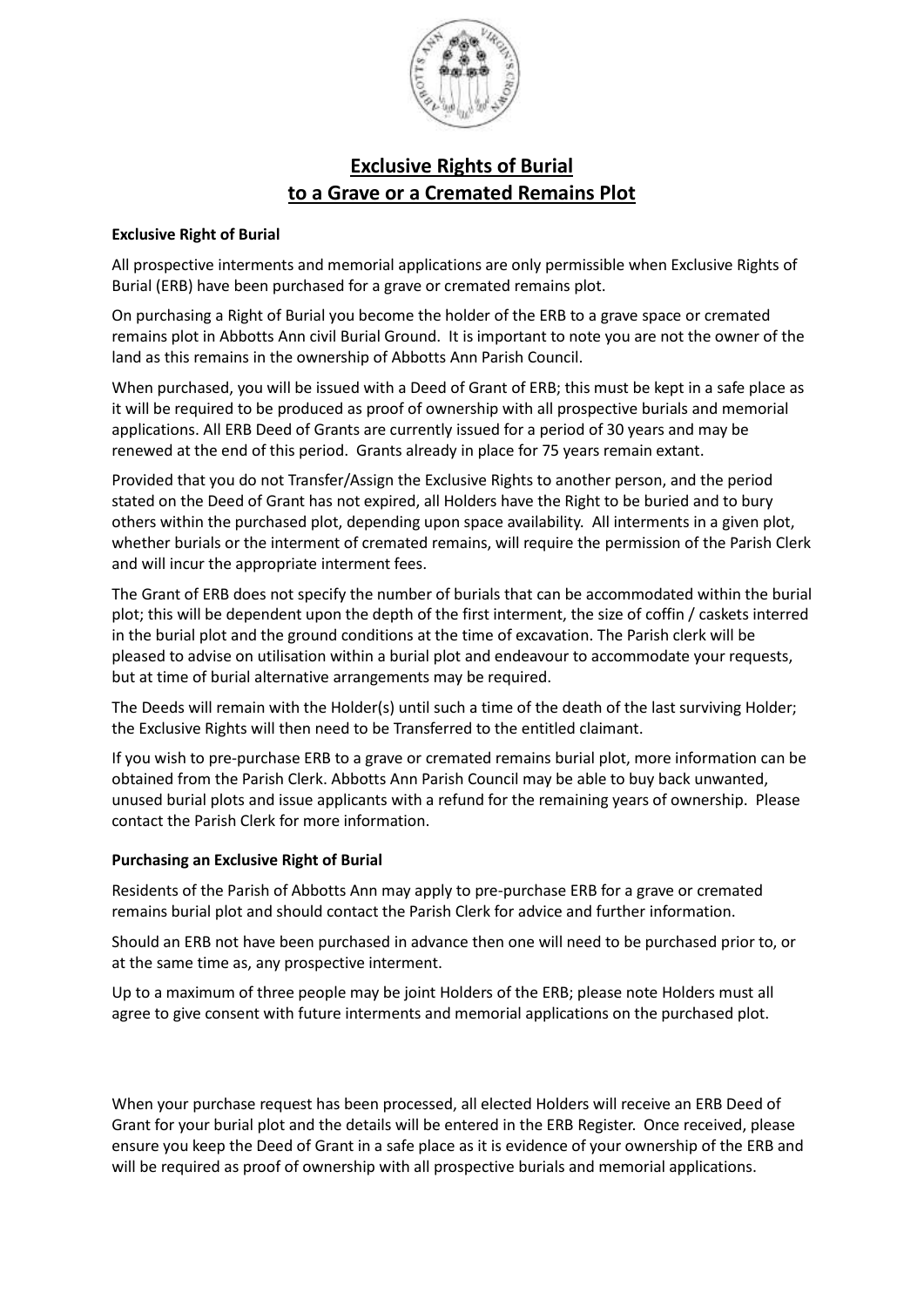

Re-issuing the ERB Deed of Grant through loss or misplacement will incur a fee.

Please ensure the Clerk is aware of any future changes to your details as outlined on your Deed of Grant; a new Deed of Grant will need to be reissued with the correct information. Re-issuing the ERB Deed of Grant through a change of contact details will not incur a fee. Up-to-date details are required to ensure the Register is accurate and correctly maintained.

Burial plots will need to be repurchased if the existing ERB has expired prior to a prospective burial and/or memorial application.

### **Transfer or Assignment of Exclusive Right of Burial**

Transfer of the Exclusive Right of Burial when the Holder is deceased

ERB form part of the Estate of the deceased owner, which can only be Transferred, for the remaining years on the Deed, to the entitled person(s). When the Holder to the ERB is deceased, a Transfer of the Right is subsequently required to enable future burial applications and memorial headstone installations and amendments.

If the deceased left a valid Will and Estate of sufficient value to require **Grant of Probate**, ownership is Transferred to the Executor(s) on production of the original sealed/endorsed Grant of Probate. Applicants will also need to complete a **Deed of Assignment** to clarify and/or elect the proposed new Holder(s).

If there is no Grant of Probate then ownership may be Transferred for the remaining years on the Deed to the Executor(s) named in the **Will** on production of the original, sealed/endorsed Will. In this case applicants will also need to provide a completed **Statutory Declaration - Will No Probate** to claim the ERB and complete a **Deed of Assignment** to clarify and/or elect the proposed new Holder(s).

If there is no Will, or the Will was not valid, but there is an Estate sufficient to require a **Grant of Letters of Administration**, ownership can be Transferred for the remaining years on the Deed to the personal representative of the deceased on production of the original sealed / endorsed Grant of Letters of Administration. Applicants will also need to complete a **Deed of Assignment** to clarify and/ or elect the proposed new Holder(s).

When the Transfer of the ERB has skipped a generation, and it is unknown whether the deceased grave owner left a Will or if Letters of Administration were issued, you can use the Government Find a Will website to answer this question. The person concerned can then purchase a copy to aid the transfer.

Where there are **no Executors or Letters of Administration** then the rules of Intestacy apply, as stated in the Administration of Estates Act 1925. In this case, applicants must submit a **Statutory Declaration - No Will No Probate** to claim the Exclusive Right of Burial and complete a **Deed of Assignment** to clarify and / or elect the proposed new Holder(s) for the remaining years on the Deed. If the lawful next of kin of the deceased grave owner need to be clarified or identified, the Government Who Inherits website will help identify those who are entitled and hence enable a lawful transfer.

If claimants do not wish to attain the Exclusive Right, to renounce all Right, an **Assent of Executor or Administrator** will need to be completed and returned with the Transfer paperwork.

Assignment of the Exclusive Right of Burial when the Holder is living

If you do not wish to attain the Exclusive Right, but wish to undertake an In-life Transfer and elect a